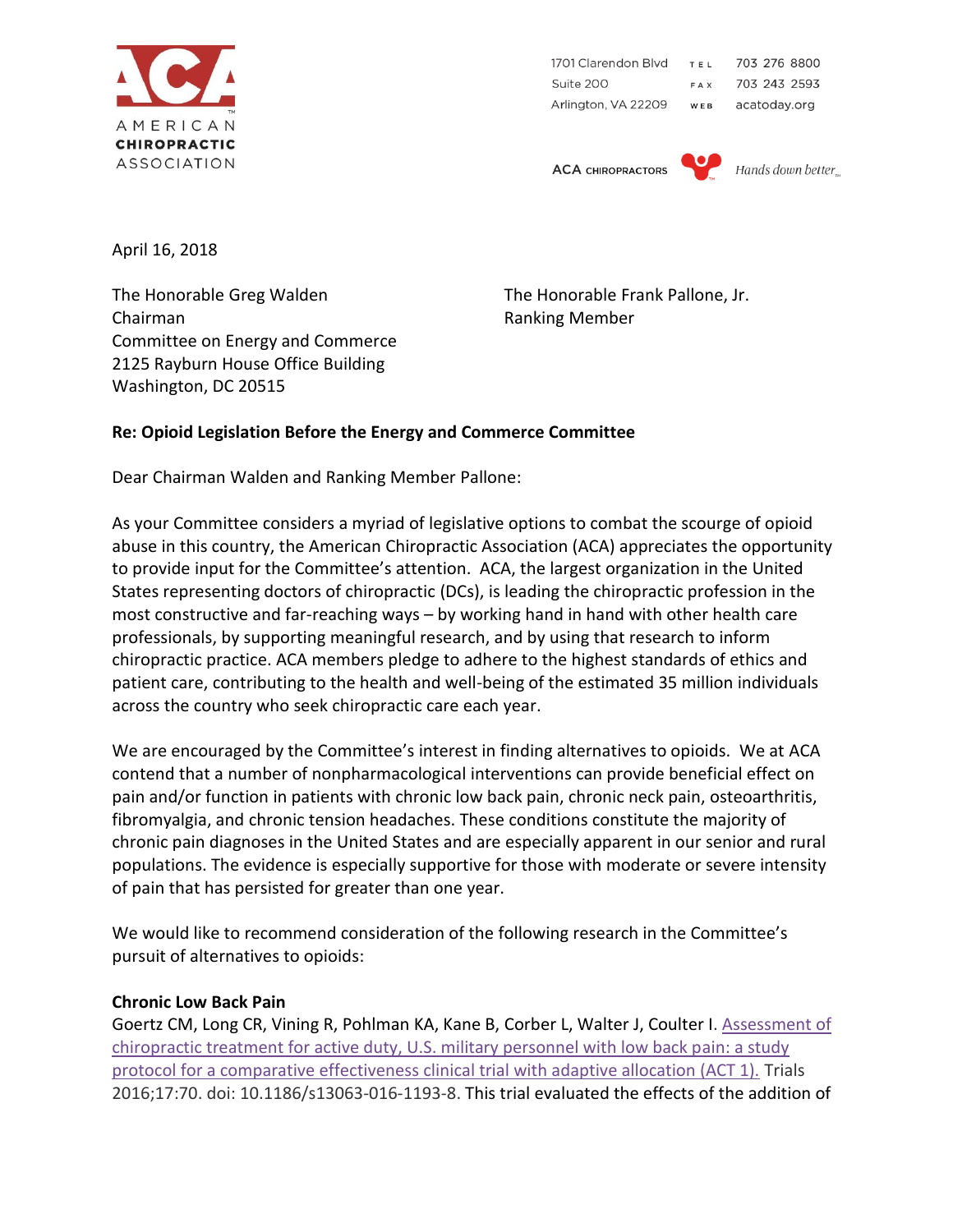chiropractic care to usual medical care on lower back pain (LBP) pain and disability. A pilot study compared chiropractic care plus standard medical care with standard medical care alone for active duty military personnel with acute LBP. Improvements in pain and disability were significantly greater in the chiropractic care group. This comparative effectiveness study evaluated whether these prior findings can be reproduced in a larger sample, across multiple sites and with varied populations, including individuals with subacute and chronic LBP.

## **Chronic Neck Pain**

Côté, P., Wong, J.J., Sutton, D. et al. Management of neck pain and associated disorders:  $\underline{A}$ [clinical practice guideline from the Ontario Protocol for Traffic Injury Management \(OPTIMa\)](https://doi.org/10.1007/s00586-016-4467-7)  [Collaboration.](https://doi.org/10.1007/s00586-016-4467-7) Eur Spine J (2016) 25: 2000. doi.org/10.1007/s00586-016-4467-7. The OPTIMa guidelines included studies similar to those in a recent Agency for Healthcare Research and Quality (AHRQ) review; however, they concluded with a stronger recommendation, advocating use of spinal manipulation/mobilization combined with exercise and massage for chronic neck pain.

## **Chiropractic Care for Older Medicare Patients**

Weeks, William B et al. [The Association Between Use of Chiropractic Care and Costs of Care](http://www.jmptonline.org/article/S0161-4754(16)00007-5/pdf)  [Among Older Medicare Patients With Chronic Low Back Pain and Multiple Comorbidities](http://www.jmptonline.org/article/S0161-4754(16)00007-5/pdf) Journal of Manipulative & Physiological Therapeutics, Volume 39, Issue 2, 63 - 75.e2 This study found that older multiply-comorbid patients who used only chiropractic manipulative treatment (CMT) during their chronic low back pain (cLBP) episodes had lower overall costs of care, shorter episodes, and lower cost of care per episode day than patients in the other treatment groups. Further, costs of care for the episode and per episode day were lower for patients who used a combination of CMT and conventional medical care than for patients who did not use any CMT. These findings support initial CMT use in the treatment of, and possibly broader chiropractic management of, older multiply-comorbid cLBP patients.

# **Chiropractic Care for Younger Medicare Patients**

Weeks, William B. et al. [Cross-Sectional Analysis of Per Capita Supply of Doctors of Chiropractic](http://www.jmptonline.org/article/S0161-4754(16)00063-4/abstract) [and Opioid Use in Younger Medicare Beneficiaries.](http://www.jmptonline.org/article/S0161-4754(16)00063-4/abstract) Journal of Manipulative & Physiological Therapeutics, Volume 39, Issue 4, 263 - 266

This study finds that a higher number of DCs per capita is strongly correlated with a lower proportion of Medicare patients who fill opioid prescriptions; in short more DCs could mean fewer opioid prescriptions for younger Medicare beneficiaries.

# **Reduced Medicare Costs with Chiropractic Care**

Davis MA, Yakusheva O, Gottlieb DJ, Bynum JP Regional Supply of Chiropractic Care and Visits to [Primary Care Physicians for Back and Neck Pain.](https://www.ncbi.nlm.nih.gov/pubmed/26152439) J Am Board Fam Med. 2015 Jul-Aug; 28(4):481- 90. doi: 10.3122/jabfm.2015.04.150005.

Researchers have estimated that chiropractic care may reduce the number of Medicare patient visits to primary care medical physicians for back and/or neck pain, resulting in annual savings of \$83.5 million to the Medicare program.